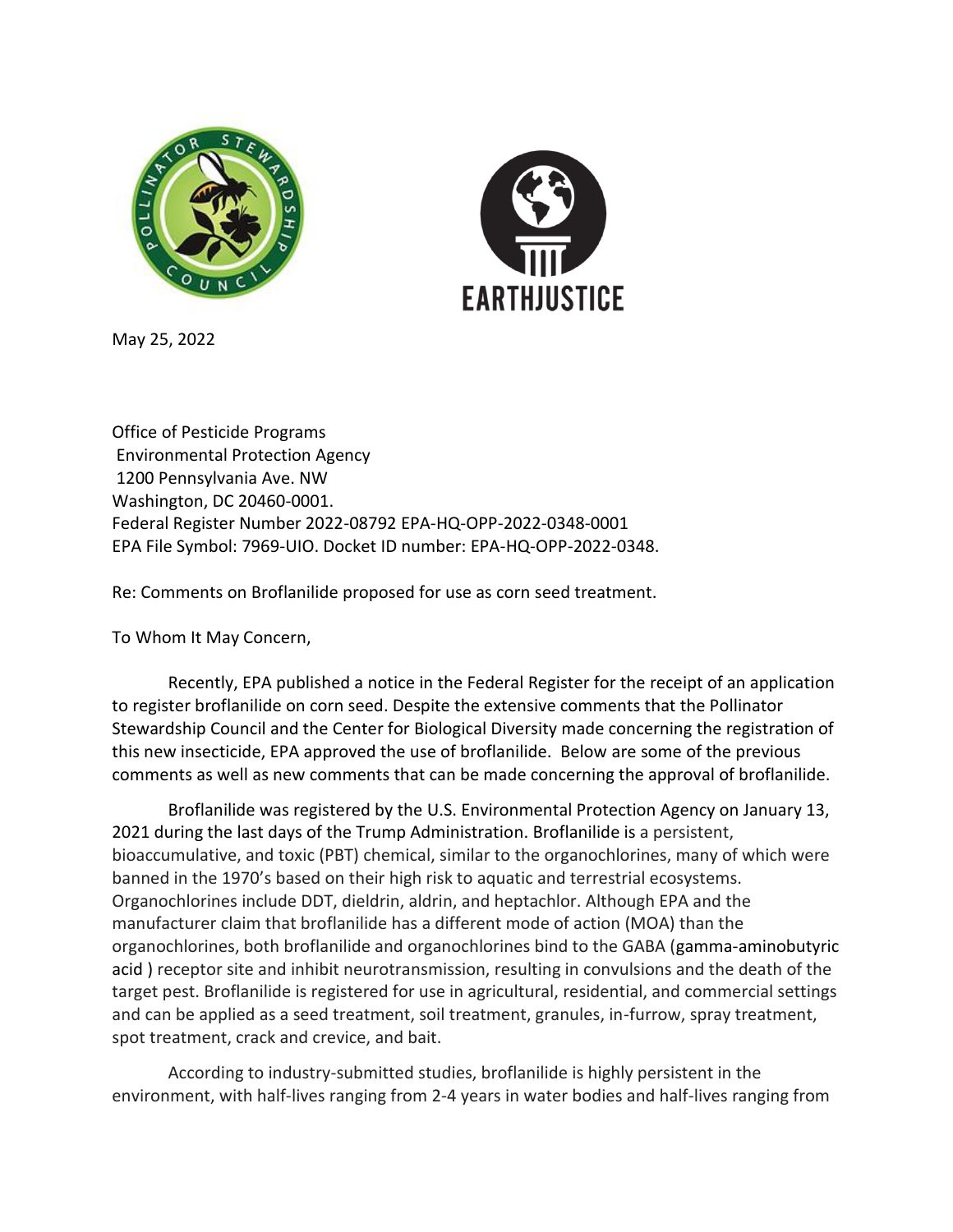3 – 16 years in soils. The physical and chemical characteristics of this insecticide indicate that it is likely to accumulate in water, soil, and fish with successive applications. EPA's risk assessment did not consider accumulation in these media. Given the high bioconcentration factor of broflanilide in fish tissues (266-364x), EPA should ask the manufacturer to submit data that measure the residue data for broflanilide and its metabolites in fish over time.

Broflanilide is highly toxic to freshwater and estuarine/marine fish and to aquatic invertebrates (fish food) on an acute basis. Based on industry-submitted studies, chronic toxicity of broflanilide in fish is uncertain. Fish can also be exposed indirectly to broflanilide from their food source – aquatic invertebrates (mayflies, caddisflies, stoneflies, beetles, etc.), which can further increase the risk of this insecticide . aquatic organisms. EPA has proposed to mitigate risk to aquatic organisms by requiring a 15-foot vegetative buffer strip. On the product label for the broflanilide product Cimegra, the manufacturer suggests that a vegetative buffer strip can be used and indicates that broflanilide has a "high potential for reaching aquatic sediment via runoff for several months or more after application. A level, well-maintained vegetative buffer strip… will reduce the potential loading of this active ingredient or its degradates from runoff water and sediment. Since buffer strips are not a requirement, there is no guarantee that users will construct or maintain vegetative filter strips to reduce the risks of broflanilide to aquatic organisms. Furthermore, in its risk assessment and decision document, EPA does not provide data to support its assumption that a 15-foot buffer strip would effectively prevent run-off of broflanilide into water bodies. Researchers at the University of Manitoba examined the effectiveness of buffer strips at multiple sites and found that buffer strips were highly inefficient in filtering runoff of nutrients from agricultural lands and more likely to increase water pollution. [https://www.grainews.ca/features/buffer-strips-are-not-that](https://www.grainews.ca/features/buffer-strips-are-not-that-effecient/)[effecient/.](https://www.grainews.ca/features/buffer-strips-are-not-that-effecient/)

Broflanilide is extremely toxic to adult honey bees, bumble bees, and larval bees on an acute and chronic basis. A 10-day chronic study indicated that a dose of only 1 nanogram active ingredient/bee/day of broflanilide would kill 30% of adult bees, while a dose of 2.4 nanograms active ingredient(a.i.)/bee/day of broflanilide would kill 93% of adult bees. A 22-day chronic test indicated that 18% of larval bees would be killed with a dose of only 0.27 nanograms a.i./larva/day. EPA concluded that with in-furrow soil and seed treatment (agricultural uses), the risks to honey bees would be low. However, spray and spot treatments could increase the risks to honey bees as well as to other pollinators; the impact of these types of applications should be included in EPA's bee assessments. In addition, EPA's risk assessments should include an assessment of risks to bee larvae, the most sensitive lifestage of honey bees.

With the proposed seed treatment use of broflanilide, dust-off from planting seeds is a likely route of exposure for bees. Instead of continuing to claim that the agency is working with the pesticide companies to develop a technological fix for this problem, EPA should assign a default value for dust-off until the agency has determined what the actual values are. European risk assessments include dust-off and water as major routes of exposure for bees and could provide advice to EPA on how to calculate these values.

With the proposed soil and seed treatment uses of this pesticide, ground-dwelling bees, which are the majority of the bees, will be hit the hardest. EPA's risk assessment, however, only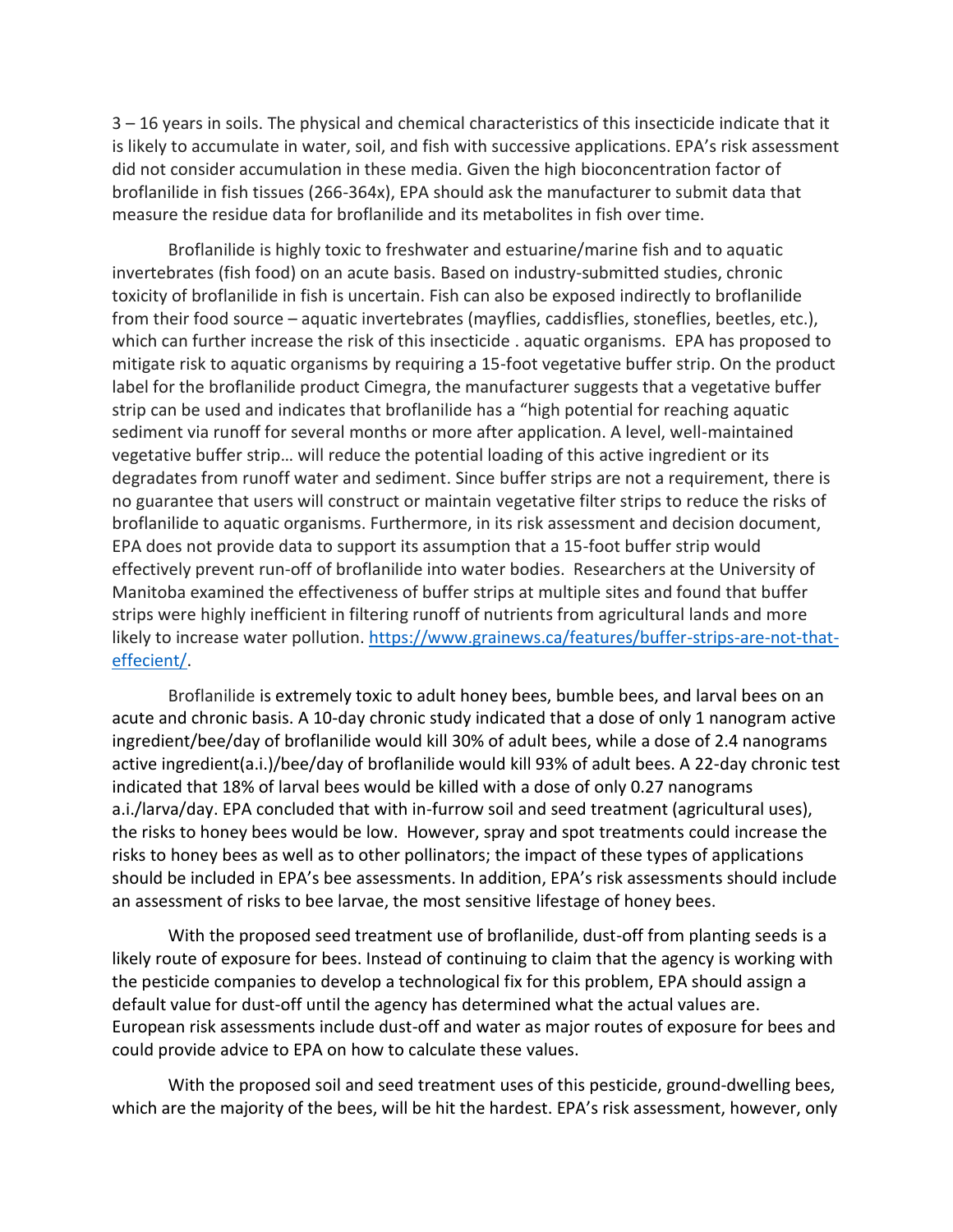considers honey bees and not the thousands of solitary native bees that live in or near the ground where they are exposed to contaminated soil and seed treated chemicals. Solitary bees also do not have the repair mechanisms afforded to bees living in colonies. Because the lifestyles of native bees are very different from honey bees, the European Academies Science Advisory Council has concluded that "owing to their life history, honey bees appear to be an inappropriate model system to evaluate the role of environmental stressors for populations of pollinating bees." ([https://easac.eu/fileadmin/Reports/Easac\\_15\\_ES\\_web\\_complete\\_01.pdf\)](https://easac.eu/fileadmin/Reports/Easac_15_ES_web_complete_01.pdf). EPA contends that it cannot assess the risks to soil-dwelling organisms and bees because it does not have a "vetted method for quantifying the risks to ground dwelling bees." Instead of finding excuses for not moving beyond its 1980's scenarios, EPA should ask the manufacturer, USDA and/or academia to conduct studies on the impact of pesticide-contaminated soil on ground dwelling bees.

EPA's data requirements and guidelines for pollinators are over 35 years old and are not suitable for assessing the risks of pollinators to the predominant systemic pesticides that are currently used in the United States. Although EPA has developed a guidance document that lists certain additional bee studies that can be submitted to EPA, manufacturers are only required to submit to EPA one study for pollinators: an acute contact toxicity study for honey bees. Oral toxicity studies with adult honey bees and larvae and studies with other bees and pollinators are optional and are not required for approval of a new pesticide or the reregistration of an older pesticide.

The new proposed use of seed treatment for broflanilide will also increase the risk to birds and mammals that eat seeds. Although EPA claims that birds do not eat large corn seeds, a University of Minnesota multi-year field study showed that birds can crack open large seeds with their beaks.<https://pubmed.ncbi.nlm.nih.gov/31121352/> This study also showed that seeds are commonly spilled on fields during planting. Placing statements on labels that encourage farmers to cover all spilled seeds is unrealistic and will not stop birds from digging up seeds. EPA needs to regulate pesticides based on what actually happens in the real world and not on what they hope will happen at some unknown date.

In its risk assessment, EPA compared the toxicity and fate/chemical properties of broflanilide to other diamides, but did not include tetraniliprole, a newly registered diamide which controls many of the same pests as broflanilide and other diamides. Compared to other diamides, "broflanilide is of similar toxicity to birds, mammals, and plants" and significantly (orders of magnitude) more toxic to honey bees, fish, and aquatic invertebrates.

EPA classified broflanilide as "Likely to be Carcinogenic to Humans" based on Leydig cell adenomas and combined ovarian tumors (granulosa cell, benign and malignant; luteomas; thecomas; and sex cord stromal tumors). The agency quantified the carcinogenic potential using a low-dose linear extrapolation approach (i.e., Q1\*) for cancer risk. EPA's aggregate cancer risk of broflanilide for adults is  $1 \times 10^{-6}$ , which is considered the safe level for cancer risk. The aggregate cancer risk for children is not mentioned.

With respect to benefits, EPA "concluded that broflanilide is likely to provide pest control that is comparable to the currently registered insecticides for soil-dwelling pests in each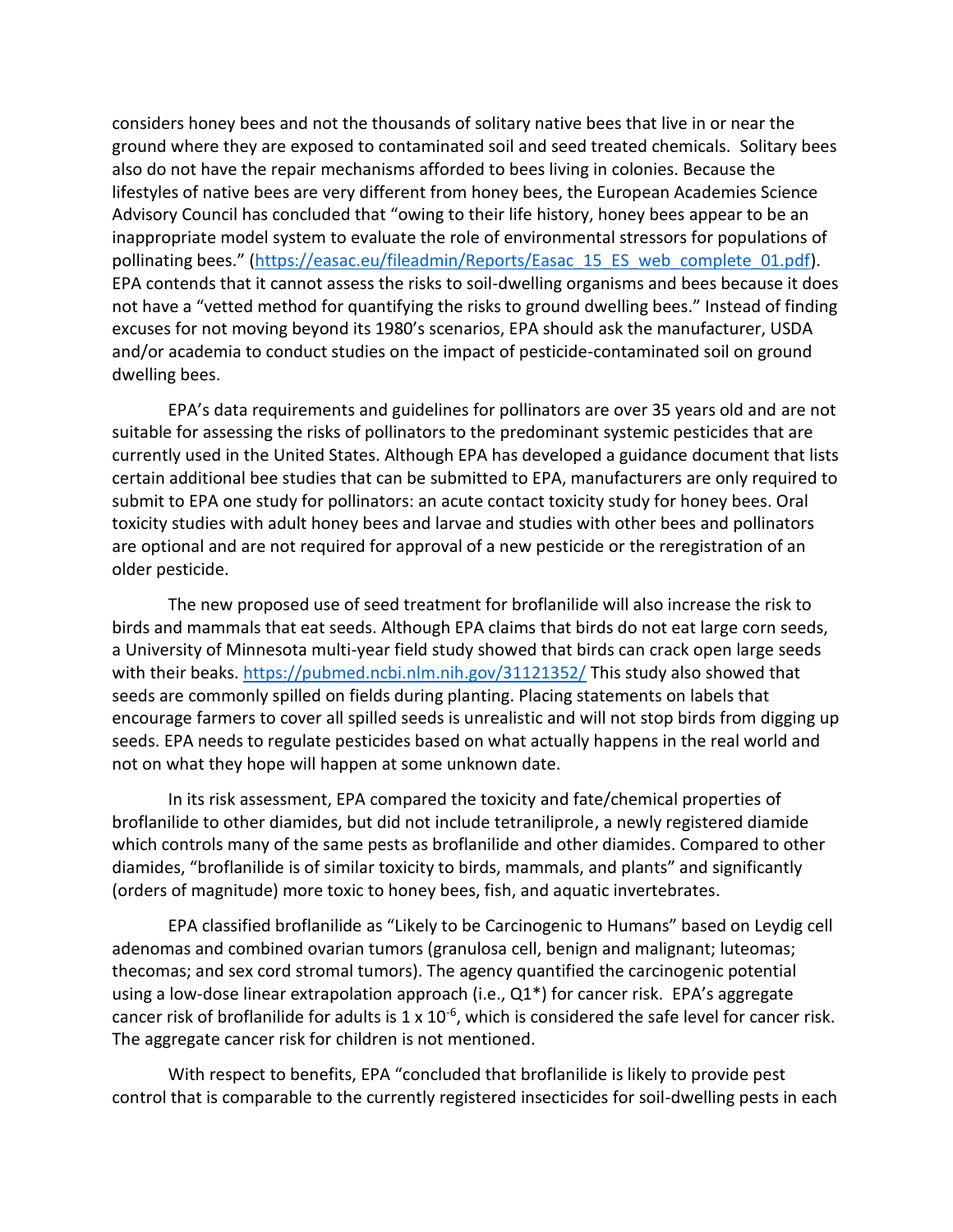agricultural use site (e.g., corn, cereals, and tuberous and corm vegetables)." In addition, EPA's benefit assessment mentions that broflanilide's new mode of action would be beneficial in resistance management; however, given the similarity of broflanilide to organochlorines, this may be more of a problem (increased resistance) than an advantage. In relationship to target pests, the one possible advantage that the manufacturer mentions is that broflanilide may be more toxic than the neonicotinoids to wire worms. Grower group comments only mentioned that broflanilide would be useful in controlling wire worms, and their comments were verbatim the same.

The EPA also concluded that "broflanilide would only provide benefits to integrated pest management in scenarios where the use of soil-applied or seed-applied broflanilide is warranted by pest population sampling data that necessitates chemical control, when broflanilide is not used in conjunction with other chemical controls (e.g., neonicotinoid seed treatments, plant-incorporated protectants), and when other appropriate non-chemical control or non-conventional insecticide options (e.g., tillage; planting date, depth, or rate; crop variety; biopesticides) are also used and/or rotated with broflanilide for pest management purposes." With the original IPM practices, the target pest is identified before a pesticide is applied. With respect to pesticide-seed treatments, though, the target pests are not always identified, and pesticides are applied prophylactically to the environment whether they are needed or not.

When EPA makes a decision concerning the approval of a new pesticide, the agency usually weighs the risks of a pesticide against its benefits. In the case of broflanilide, the risks to pollinators, fish, aquatic invertebrates, birds, and other animals from the use of this insecticide far outweigh the one possible minor benefit.

Sincerely,

Steve Ellis, President Pollinator Stewardship Council 1617 White Water Ct. Berthoud, CO 80513 www.pollinatorstewardship.org 970‐213‐3099

Gregory C. Loarie Earthjustice (Counsel for Pollinator Stewardship Council)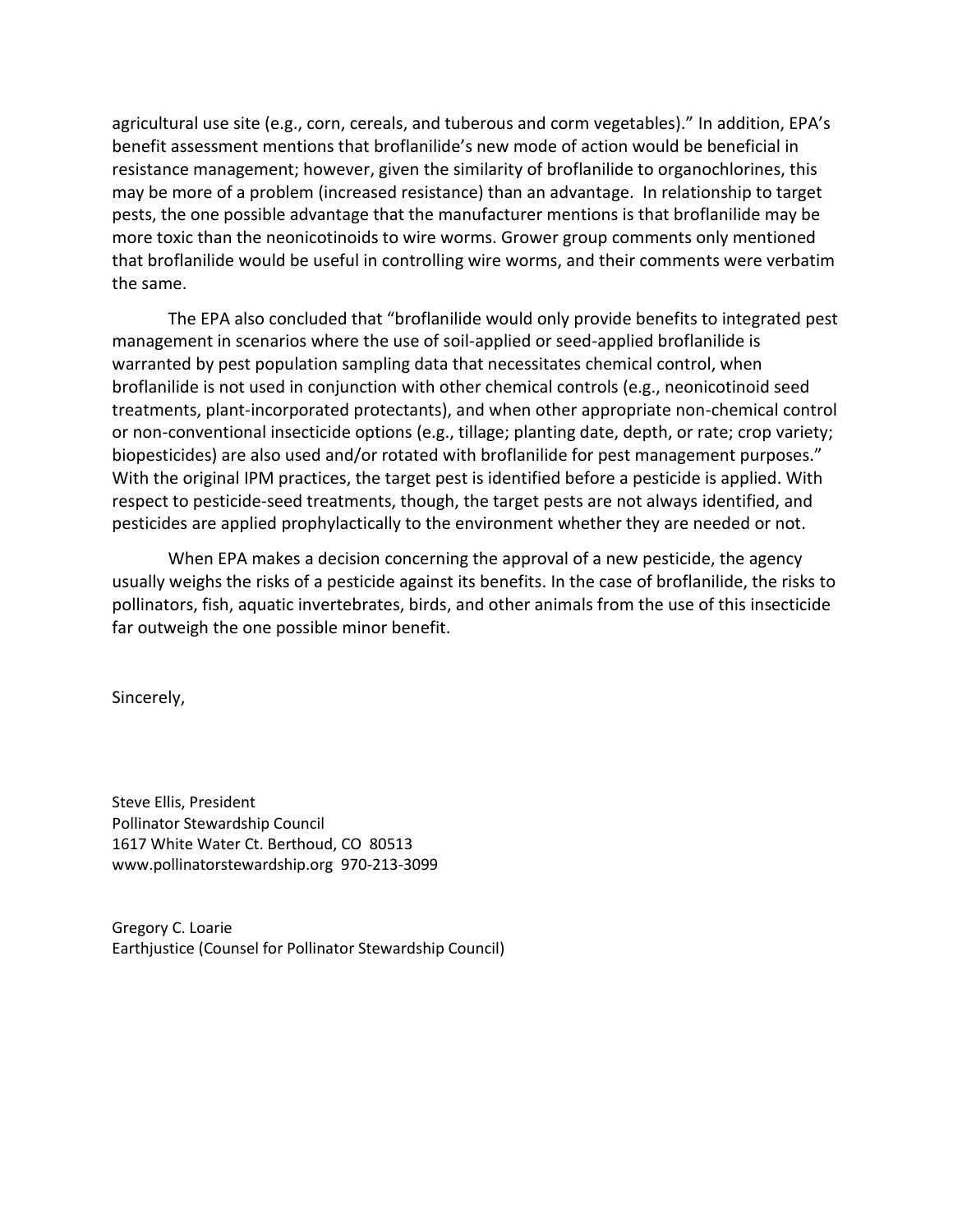

May 26, 2022

Office of Pesticide Programs Environmental Protection Agency 1200 Pennsylvania Ave. NW Washington, DC 20460-0001. Federal Register Number 2022-08792 EPA-HQ-OPP-2022-0348-0001 EPA File Symbol: 7969-UIO. Docket ID number: EPA-HQ-OPP-2022-0348.

Re: Comments on Broflanilide proposed for use as corn seed treatment.

To Whom It May Concern,

Although broflanilide is less soluble in water than some other pesticides and its residues measured in nectar and pollen appear low, the hazards it poses to ground nesting bees and other ground nesting pollinators are significant. The EPA Risk Assessment states, "acute and chronic risks to individual bees were identified following potential spray drift to flowering vegetation for ground furrow proposed uses. Additionally, any non-target terrestrial invertebrates, including bees that come into contact with or consume terrestrial sediments (*e.g*., ground dwelling/nesting bees), are at risk from the proposed uses. Because of the persistence of broflanilide in sediments, the risks to sediment dwelling/interacting invertebrates would increase with every subsequent use of broflanilide." It is therefore surprising that studies on the effects of brofilanide on ground nesting bees, which are important pollinators for native plants and crops, have not been conducted. Given this gap of data and the known toxicity of broflanilide to bees (see Table 1 and 3 in [https://www.regulations.gov/document/EPA-](https://www.regulations.gov/document/EPA-HQ-OPP-2018-0053-0009)[HQ-OPP-2018-0053-0009\)](https://www.regulations.gov/document/EPA-HQ-OPP-2018-0053-0009), we request that the EPA not register broflanilide for use as a corn seed treatment until the necessary field-realistic safety studies have been conducted with ground nesting bees.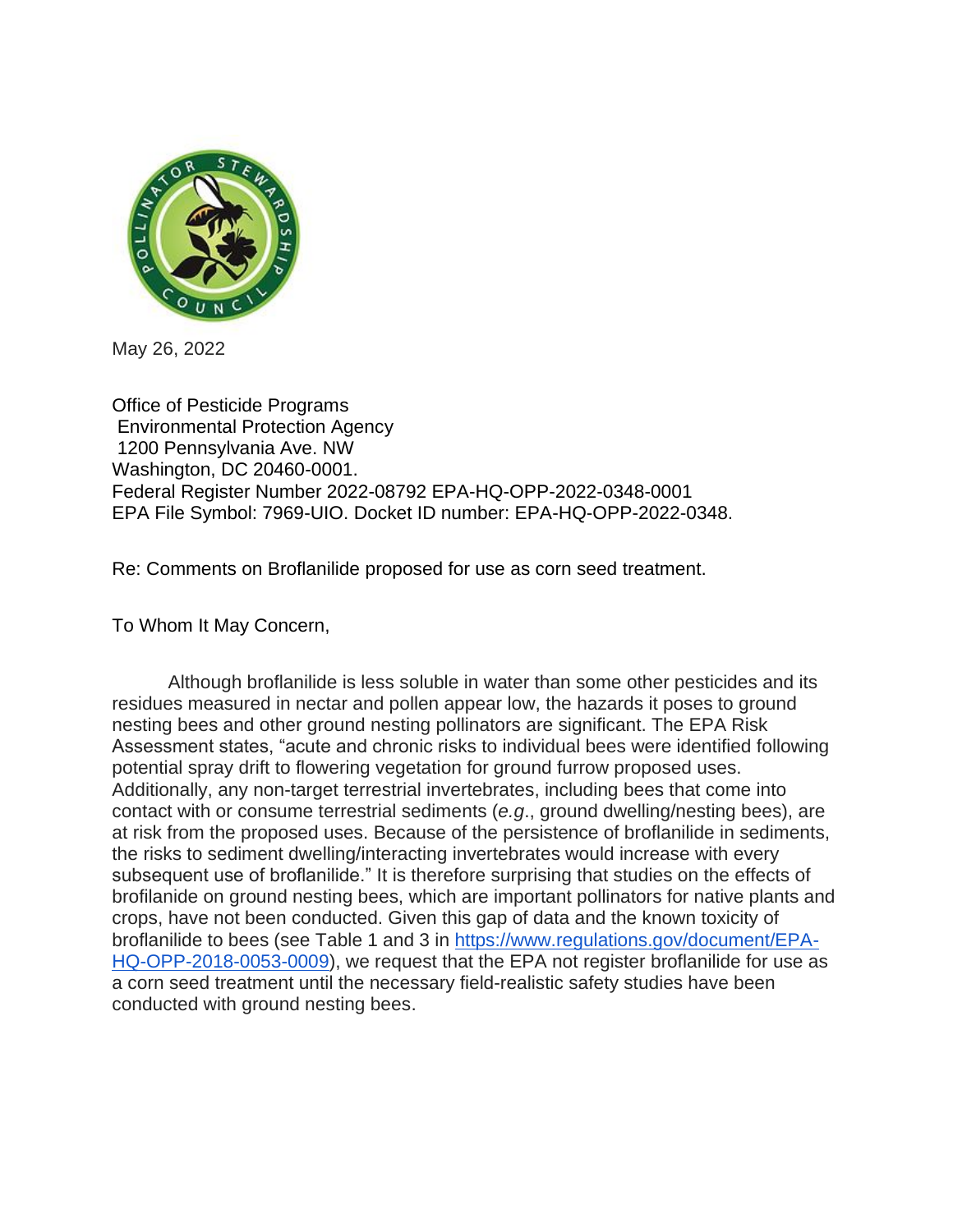| Pesticide:        |                                            | <b>Broflanilide</b>    | Imidacloprid  | Thiamethoxam   Clothianidin |                       |    |
|-------------------|--------------------------------------------|------------------------|---------------|-----------------------------|-----------------------|----|
| PC Code:          |                                            | 283200<br>129099       |               | 060109                      | 044309                | 1  |
| Class:            |                                            | <b>Diamide</b>         | Neonicotinoid | <b>Neonicotinoid</b>        | Neonicotinoid         |    |
| Crops             |                                            | wheat, corn,<br>potato | potato        | wheat, corn,<br>potato      | I<br>wheat, corn<br>ľ |    |
| Taxa              |                                            |                        |               |                             |                       |    |
| <b>Birds</b>      | Acute Oral LD <sub>50</sub><br>(mg/kg-bw)  | > 2000                 | 17            | 576                         | 423                   |    |
|                   | Dietary LC <sub>50</sub> (mg/kg-<br>diet)  | > 5000                 | 1536          | >5200                       | >5,040                | Z, |
|                   | Repro. NOAEC<br>(mg/kg-diet)               | 29.7                   | 125           | 300                         | 205                   |    |
| Mammals           | Acute Oral LD <sub>50</sub><br>(mg/kg-bw)  | > 5000                 | 424           | 1563                        | 389                   |    |
|                   | Repro. NOAEC<br>(mg/kg-diet)               | 26                     | 250           | 1000                        | 150                   |    |
|                   |                                            |                        |               |                             |                       |    |
| <b>Honey Bees</b> | Acute Contact LD <sub>50</sub><br>(ug/bee) | 0.0088                 | 0.043         | 0.021                       | 0.0275                |    |
|                   | Acute Oral LD <sub>50</sub><br>(ug/bee)    | 0.0149                 | 0.0039        | 0.0038                      | 0.0037                |    |
|                   | <b>Chronic Adult</b><br>NOAEC (ug/bee)     | 0.00062                | 0.00016       | No Data                     | 0.00036               | ľ  |
|                   | Acute Larval LDso<br>(ug/bee)              | > 0.029                | No Data       | No Data                     | $>15$                 |    |
|                   | Chronic Larval<br>NOAEC (ug/bee)           | 0.00008                | 0.0018        | No Data                     | 0.680                 | ľ  |
|                   |                                            |                        |               |                             |                       |    |

Table 1. Comparison of the Toxicity of Broflanilide to Alternative Insecticides

Table 3. Comparison of the Environmental Fate Properties of Broflanilide and Alternative Insecticides

|                     | <b>PC Code:</b> | Class:               | Half-lives (days)      |                              |                                   |                                 |                                  | <b>Mobility</b>                           |                                                                     |
|---------------------|-----------------|----------------------|------------------------|------------------------------|-----------------------------------|---------------------------------|----------------------------------|-------------------------------------------|---------------------------------------------------------------------|
| <b>Pesticide:</b>   |                 |                      | Hydrolysis @<br>PH 7.0 | Aquatic<br><b>Photolysis</b> | <b>Aerobic Soil</b><br>Metabolism | Anaerobic<br>Soil<br>Metabolism | Aerobic<br>Aquatic<br>Metabolism | Anaerobic<br>Aquatic<br><b>Metabolism</b> | $K_F$ ( $K_D$ ) or<br>K <sub>FOC</sub> or K <sub>oc</sub><br>(L/kg) |
| <b>Broflanilide</b> | 283200          | Diamide              | Stable                 | 80                           | 829-5742                          | 157-2354                        | 945-1430                         | 871-1411                                  | 113-248A<br>3596-20204                                              |
| Flubendiamide       | 027602          | <b>Diamide</b>       | <b>Stable</b>          |                              | <b>Stable</b>                     | <b>Stable</b>                   | <b>Stable</b>                    | 289                                       | 1076-3318                                                           |
| Cvantraniliprole    | 090098          | <b>Diamide</b>       | 31                     | 0.33                         | 16.2-89.4                         | 4.3                             | $3.9 - 25.1$                     | $2.4 - 12$                                | 157-376                                                             |
| Chlorantraniliprole | 090100          | <b>Diamide</b>       | Stable                 | 33                           | 228-924                           | <b>Not</b><br><b>Measured</b>   | 125-231                          | 208                                       | 152-535                                                             |
| Imidacloprid        | 129099          | Neonicotinoid        | <b>Stable</b>          | 0.2                          | 139-608                           | <b>Not</b><br><b>Measured</b>   | 30-159                           | 33                                        | 98-487                                                              |
| Thiamethoxam        | 060109          | <b>Neonicotinoid</b> | <b>Stable</b>          | $3.6 - 3.9$                  | 34.3-464                          | 45.6-118.0                      | 16.3-35.1                        | $20.7 - 28.6$                             | 33.1-176.7                                                          |
| Clothianidin        | 044309          | <b>Neonicotinoid</b> | <b>Stable</b>          | 0.6                          | 148-1155                          | <b>Not</b><br><b>Measured</b>   | 177.7-182.4                      | 27                                        | 84-345                                                              |

Sincerely,

Steve Ellis, President Pollinator Stewardship Council and Scientific Advisory Panel 1617 White Water Ct. Berthoud, CO 80513